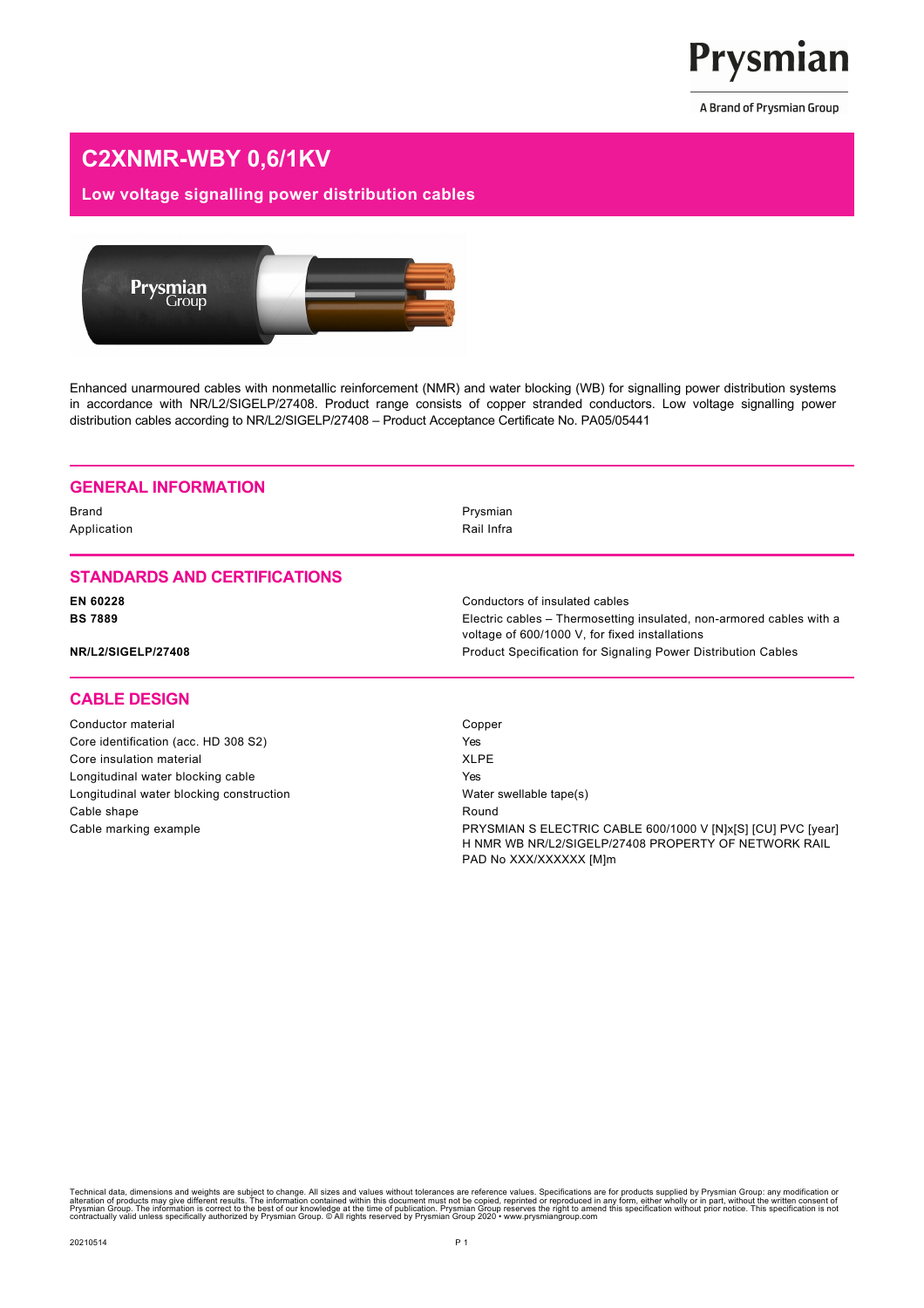

### **ELECTRICAL & THERMAL PARAMETERS**

| Nominal voltage U0 [V]                           | 600             |
|--------------------------------------------------|-----------------|
| Nominal voltage U [V]                            | 1.000           |
| Test voltage [kV]                                | 3.5             |
| Rated voltage U0/U (Um)                          | $0.6/1(1.2)$ kV |
| Max. conductor temperature [°C]                  | 90              |
| Max. conductor temperature at short circuit [°C] | 250             |
| Laying temperature (min) [°C]                    | -5              |
| Laying temperature (max) [°C]                    | 50              |

#### **CHEMICAL PROPERTIES**

| Flame retardant | In accordance with BS EN 60332-1-2 |
|-----------------|------------------------------------|
| UV resistant    | Yes                                |
| Lead free       | Yes                                |

#### **CHARACTERISTICS**

| Outdoor installation           | Yes                                                 |
|--------------------------------|-----------------------------------------------------|
| Underground installation       | Yes                                                 |
| Suitable as installation cable | Yes                                                 |
| Bending radius (rule)          | During installing: 6 x D RM cables; 8 x D SM cables |

Technical data, dimensions and weights are subject to change. All sizes and values without tolerances are reference values. Specifications are for products supplied by Prysmian Offication and the mediator of the mediator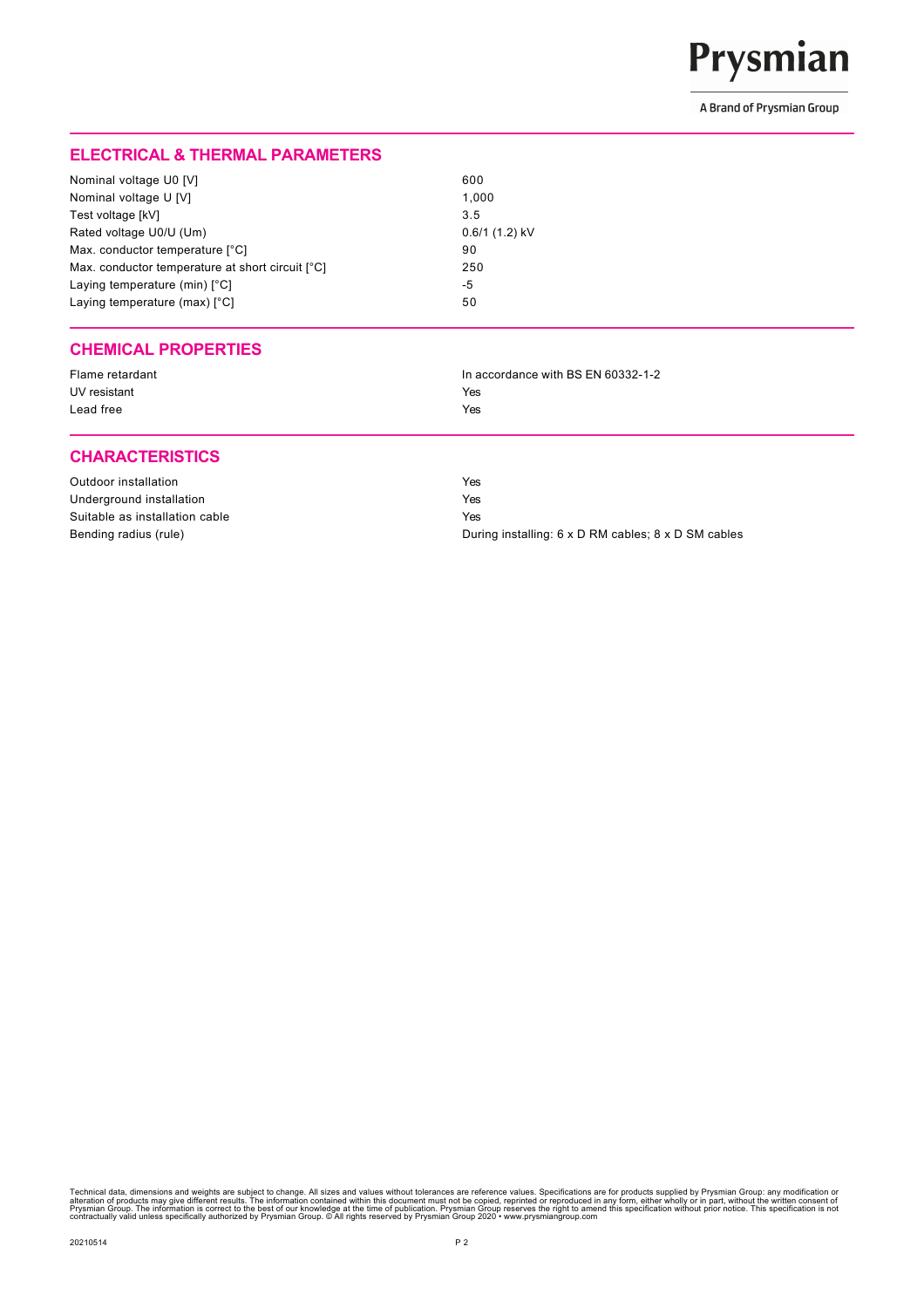

 $\bullet$ 

## **CABLE PROPERTIES**

| <b>Basic</b><br>construction | <b>SAP code</b> | <b>External</b><br>article code | <b>Variant</b> | <b>Nominal</b><br>thickness<br>insulation<br>[mm] | <b>Nominal</b><br>outer<br>diameter<br>[mm] | Cable<br>weight<br>[kg/km] | <b>Bending</b><br>radius,<br>during<br>laying (min)<br>[mm] | <b>Conductor</b><br>resistance<br>at $20^\circ$ C<br>[Ohm/km] | <b>Short circuit</b><br>current<br>conductor<br>(1sec) [kA] |
|------------------------------|-----------------|---------------------------------|----------------|---------------------------------------------------|---------------------------------------------|----------------------------|-------------------------------------------------------------|---------------------------------------------------------------|-------------------------------------------------------------|
| 2x10RM                       | 18050000050     | PADS No<br>006/186019           | Tape           | $\overline{2}$                                    | 25.2                                        | 952                        | 151                                                         | 1.83                                                          | 1.5                                                         |
| 2x16RM                       | 18050000012     | PADS No<br>006/186020           | Tape           | $\overline{2}$                                    | 27.1                                        | 1,162                      | 163                                                         | 1.15                                                          | 2.4                                                         |
| 2x25SM                       | 18050000013     | PADS No<br>006/186021           | Tape           | 2                                                 | 27.5                                        | 961                        | 220                                                         | 0.727                                                         | 3.7                                                         |
| 2X35SM                       | 18050000008     | PADS No<br>006/186022           | Tape           | $\overline{2}$                                    | 29                                          | 1,184                      | 232                                                         | 0.524                                                         | 5.2                                                         |
| 2x50SM                       | 18050000002     | PADS No<br>006/186023           | Tape           | $\overline{2}$                                    | 30.8                                        | 1,471                      | 246                                                         | 0.387                                                         | 7.4                                                         |
| 2X70SM                       | 18050000003     | PADS No<br>006/186024           | Tape           | $\overline{2}$                                    | 33.1                                        | 1,932                      | 265                                                         | 0.268                                                         | 10.3                                                        |
| 2x95SM                       | 20337773        | PADS No<br>006/186025           | Tape           | $\overline{2}$                                    | 34.4                                        | 2,471                      | 275                                                         | 0.193                                                         | 13.9                                                        |
| 2x120SM                      | 18050000009     | PADS No<br>006/186026           | Tape           | $\overline{2}$                                    | 37.6                                        | 3,024                      | 301                                                         | 0.153                                                         | 17.5                                                        |
| 2X150SM                      | 18050000014     | PADS No<br>006/186103           | Tape           | 2                                                 | 39.1                                        | 3,366                      | 313                                                         | 0.124                                                         | 21.8                                                        |
| 2x185SM                      | 18050000015     | PADS No<br>006/186104           | Tape           | $\overline{2}$                                    | 41.3                                        | 4,329                      | 330                                                         | 0.0991                                                        | 26.9                                                        |
| 3x25RM                       | 18050000042     | PADS No<br>006/186113           | Tape           | $\overline{2}$                                    | 31.4                                        | 1,732                      | 188                                                         | 0.727                                                         | 3.7                                                         |
| 3X35SM                       | 18050000018     | PADS No<br>006/186114           | Tape           | $\overline{2}$                                    | 31.3                                        | 1,585                      | 250                                                         | 0.524                                                         | 5.2                                                         |
| 3x50SM                       | 18050000019     | PADS No<br>006/186115           | Tape           | 2                                                 | 33.4                                        | 1,984                      | 267                                                         | 0.387                                                         | 7.4                                                         |
| 3X70SM                       | 18050000020     | PADS No<br>006/186116           | Tape           | $\overline{2}$                                    | 37.2                                        | 2,699                      | 298                                                         | 0.268                                                         | 10.3                                                        |
| 3x95SM                       | 18050000021     | PADS No<br>006/186117           | Tape           | $\overline{2}$                                    | 38.3                                        | 3,456                      | 306                                                         | 0.193                                                         | 13.9                                                        |
| 3x120SM                      | 18050000022     | PADS No<br>006/186118           | Tape           | $\overline{c}$                                    | 43                                          | 4,258                      | 344                                                         | 0.153                                                         | 17.5                                                        |
| 3X150SM                      | 18050000023     | PADS No<br>006/186106           | Tape           | $\overline{2}$                                    | 43.3                                        | 5,020                      | 346                                                         | 0.124                                                         | 21.8                                                        |
| 3x185SM                      | 18050000024     | PADS No<br>006/186107           | Tape           | $\overline{c}$                                    | 46.6                                        | 6,108                      | 373                                                         | 0.0991                                                        | 26.9                                                        |
| 3x16RM                       | 18050000043     | PADS No<br>006/186112           | Tape           | $\overline{c}$                                    | 28.4                                        | 1,315                      | 170                                                         | 1.15                                                          | 2.4                                                         |
| 4x16RM                       | 18050000044     | PADS No<br>006/186148           | Tape           | $\overline{2}$                                    | 30.6                                        | 1,541                      | 184                                                         | 1.15                                                          | 2.4                                                         |

Technical data, dimensions and weights are subject to change. All sizes and values without tolerances are reference values. Specifications are for products supplied by Prysmian Offication at products may form, either whol